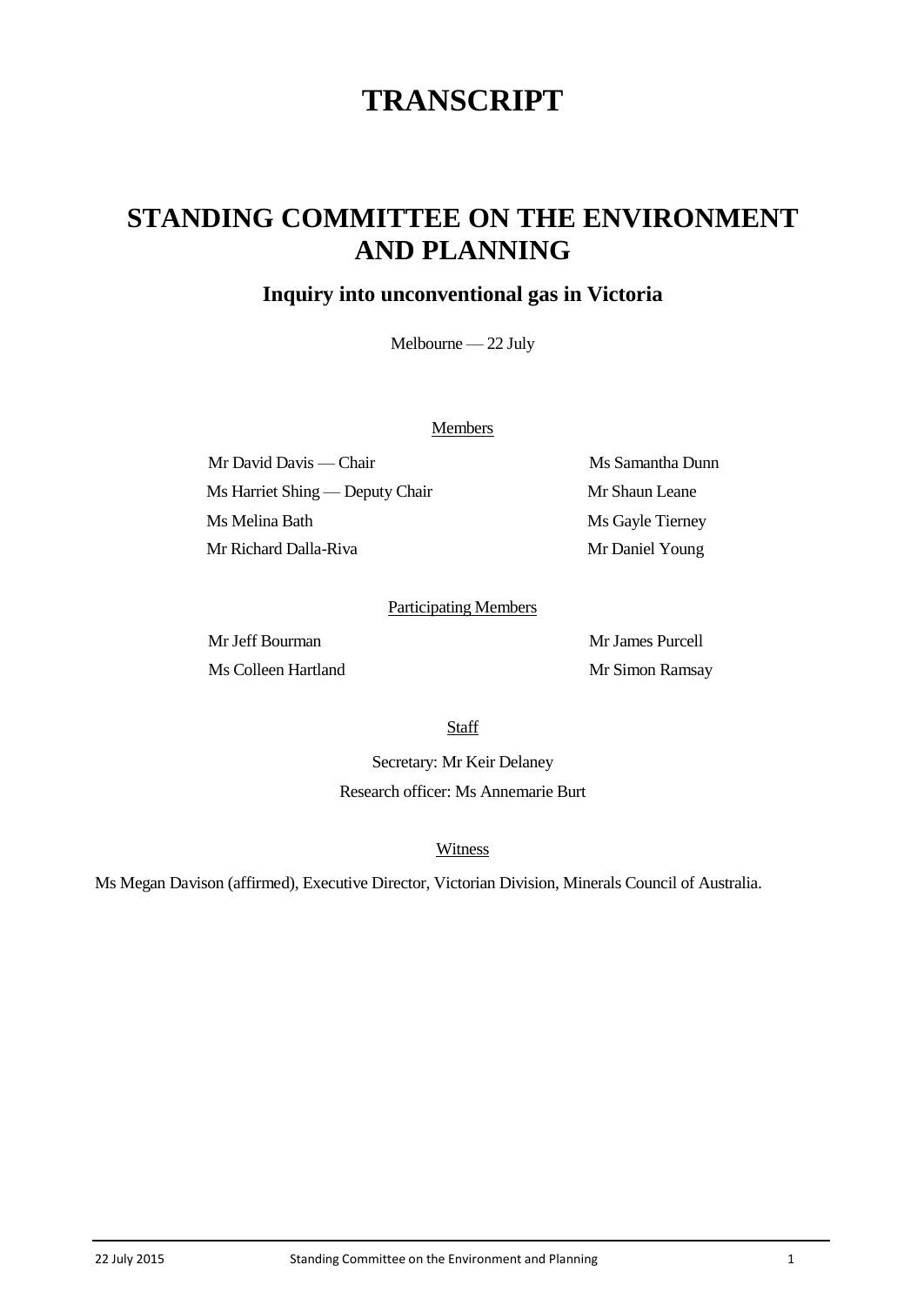**The CHAIR** — Megan, you might like to make a short presentation, and then we will ask some questions. You have heard, I think, a lot of the evidence today.

**Ms DAVISON** — Sure, thank you. I thought I would just make some very brief opening remarks and open up to questions. I find they are most valuable in this hearing environment. Obviously I am here representing the Australian minerals industry — the exploration, the extraction and the production of minerals across the country. We represent 85 per cent of Australia's production value. I am the executive director of the Victorian division, representing the interests of our members with interests in Victoria.

Also the minerals industry is a significant gas consumer. The most recent Australian Bureau of Statistics reports of 2012–13 reported that mining used 134 petajoules of gas out of a total of 617 petajoules, so just under 20 per cent. To give you a comparison, households used 155, and obviously the mining industry used 134, so it is a significant consumer of gas, particularly in regional and remote areas where grid connection for electricity or alternate energy sources is not available.

One of the things that I emphasised in the submission is the regulatory regime here in Victoria. Victoria is unique in that coal seam gas and oil shale — two petroleum products in all other jurisdictions — are classified as minerals under Victorian state law. I am here representing the explorers and producers of those commodities, because they are minerals commodities, and some of my members have interests in exploring for those — so not covering tight gas, shale gas.

Some of the key questions that are asked of Victorians around the onshore gas industry include the simple one: should we have one or not? I think this is quite a meaningless question, because what context do we have? Unfortunately the nature of the debate at the moment does not go into context. By example, where will Victoria get its gas from in the future? Will it be locally, or will we be dependent on interstate sources or potentially even internationally? And what does each option mean with respect to jobs — direct jobs through our gas sector, indirect jobs to do with the associated industries that will emerge through that? What does it also mean for accessibility and reliability? I think the question needs to be asked of every Victorian: if we do not produce gas in Victoria, it will mean this, this and this; if we do, it will mean this, this and this — make an educated decision. It is not a simple yes/no question.

The same can be said for discussions regarding the emissions profile of gas as a carbon-based fossil fuel. This is not an argument about gas production and renewable energy; this is an argument around gas as a key input for various sectors where there are no viable alternatives and also as a feedstock for petrochemical and manufacturing industries, as evidence has been provided over the course of today and the previous hearing. So I do not think it is actually helpful when we are having a partial conversation around the need, or not, for a gas industry. There are many variables, but unfortunately it gets narrowed down into yes or no.

Obviously I can speak to the regulatory regime, and I note there were a number questions earlier on around access arrangements, vetos, regulatory authority and oversight. I am happy to take those questions and any other questions that you would like to ask. I would also like to touch on one of the points made earlier around minerals not being on a land title. The whole state has minerals underneath in various quantities — various commodities. They have not traditionally been on the section 32 documents, which go with conveyancing documents. That is something that we have been disappointed by, because the last thing that you want is a surprise when people have bought property or whatever. There was never a requirement, but as of last year there is new guidance for all conveyancers that actually requires them to take notice of whether there are licences over particular pieces of land. I think that is a really good thing. Having said that, it is where mineral resources are known to exist and known to be potentially economically viable to extract.

Also I will just briefly touch on the concept of veto. Obviously the Crown owns the resource, which we firmly believe is in the best interests of Victoria. It is part of the Torrens title law, and it is something that provides certainty. Everybody knows, or has the ability to know, given that the Crown owns the resource, where they sit. Then it comes down to consultation, negotiation, access. A right of veto to individual entities, whether they are landowners or businesses, in effect transfers the minerals from the state to the individual, and our view is that that is at the expense of all Victorians, so the greater good gets compromised by an individual's decision-making. Having said that, mining and agriculture in Victoria have coexisted for 160 years. It is one of the oldest mining jurisdictions around and has been constantly mining in some form or another for 160 years. Given that Victoria is 3 per cent of the mainland area, that is pretty impressive. I do not think we can discount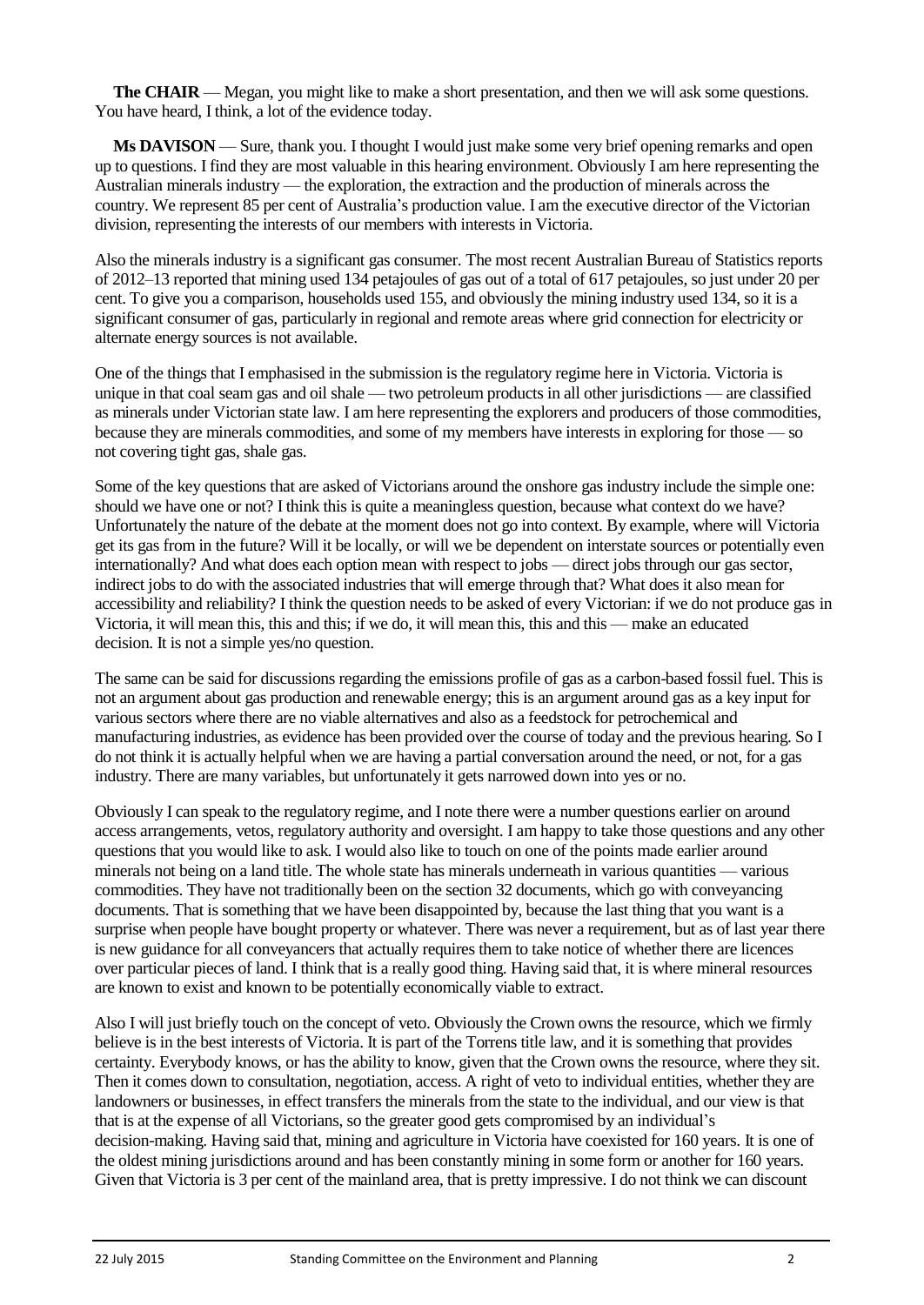that. I think that those who seek to drum up a division between one primary industry and another are doing a disservice to the work of those in those industries for the last 160 years. With that, I am happy to take questions.

**The CHAIR** — Megan, thank you for that presentation. You represent the Victorian branch, as it were, of the Minerals Council and the interests of the mineral extraction industry. But uniquely in Victoria, you make the point, this involves some petrochemicals because they are treated within the minerals act here, which is unlike elsewhere.

I was attracted to page 9 of your submission, under 'The legal rights of property owners and existing land and water uses'. You make a point here about the establishment of statutory no-go zones, which the council is opposed to, and also why a right of veto is not the appropriate strategy. You make the point earlier in the presentation about the length of time that the state has owned the resources, as it were. This is reflected in a passage I am going to quote here:

… mining legislation, where regard is given to landholder interests, but primacy is given to the right of the state. An absolute right of veto for any person or group with an ownership interest will affect the ability of the state to facilitate economic development, jobs and harness flow-on benefits for the broader community.

The ability to block access to these resources would act effectively as a transfer in ownership of the minerals from the state to the landholder and represent a loss of economic development opportunity to the state.

Has there been any attempt to quantify that, do we know, or has that occurred in any other state where there has been a veto or a control right that has been put?

**Ms DAVISON** — It is loss of potential, because if there is a no-go zone — there are examples in Queensland on strategic cropping land; in New South Wales there are certain areas where exploration cannot occur — it is forgone knowledge and it is forgone potential. You cannot quantify the loss of value without knowing what the resource is.

**The CHAIR** — So in effect what you are saying here is that over the longer haul a veto would transfer potentially millions and billions of dollars worth of royalty rights, for example.

**Ms DAVISON** — Absolutely. If, for example, veto rights existed over the Latrobe Valley, not only is it a loss of economic revenue through royalties; it is a loss of power base, and it is a loss of subsequent industries that have been dependent for going on 80 or 90 years. There are many, many flow-on effects.

**The CHAIR** — I think that is my primary point from reading your submission.

**Ms SHING** — Thanks for your presentation and for providing that additional detail around the importance of a scientific approach to this decision and the need to actually have the most rational set of discussions that we can possibly have. In relation to understanding the risks, we have heard a lot of evidence both here and at the hearings in Sale, and also in the course of receiving submissions, that reputational risk and community concern for the value of product generated by landholders insofar as beef and dairy are concerned is a primary worry. It is a primary worry on economic grounds as well as on grounds for future value of property rights.

We are talking about needing to take the emotion out of the issue, as you have referred to and as is set out in the substantive submission from the Minerals Council of Australia. I am keen to see how it is that we do that where we do not yet have a conclusive scientific basis upon which to resolve that these things are able to be done in an absolutely safe way. Again you have talked about context; you have talked about the need to have a contextual discussion where a yes/no inquiry, I think you said, is a simplistic conversation. I am wondering how it is that we go about managing competing expectations around this where the objectives of stakeholders, whether they are community stakeholders, landowners or industry, are able to be resolved and are so far removed from each other at the beginning of the debate.

**Ms DAVISON** — Sure. Reputational risk is a key to everyone. I would like to touch on not only the key to existing businesses in an environment but also on new businesses, new entities. The reputation of any business is critical to its survival, and it is something that the minerals companies in Australia pride themselves on. You will note in my submission that I refer to sustainability principles that the members of the Minerals Council are required to sign on to. It is a process called enduring value, and it goes to a whole raft of principles around risk, around fiduciary responsibility and around human rights, Indigenous rights, safety — all of those things. They are very high standards. The minerals industry is a highly regulated industry for a number of reasons, so it is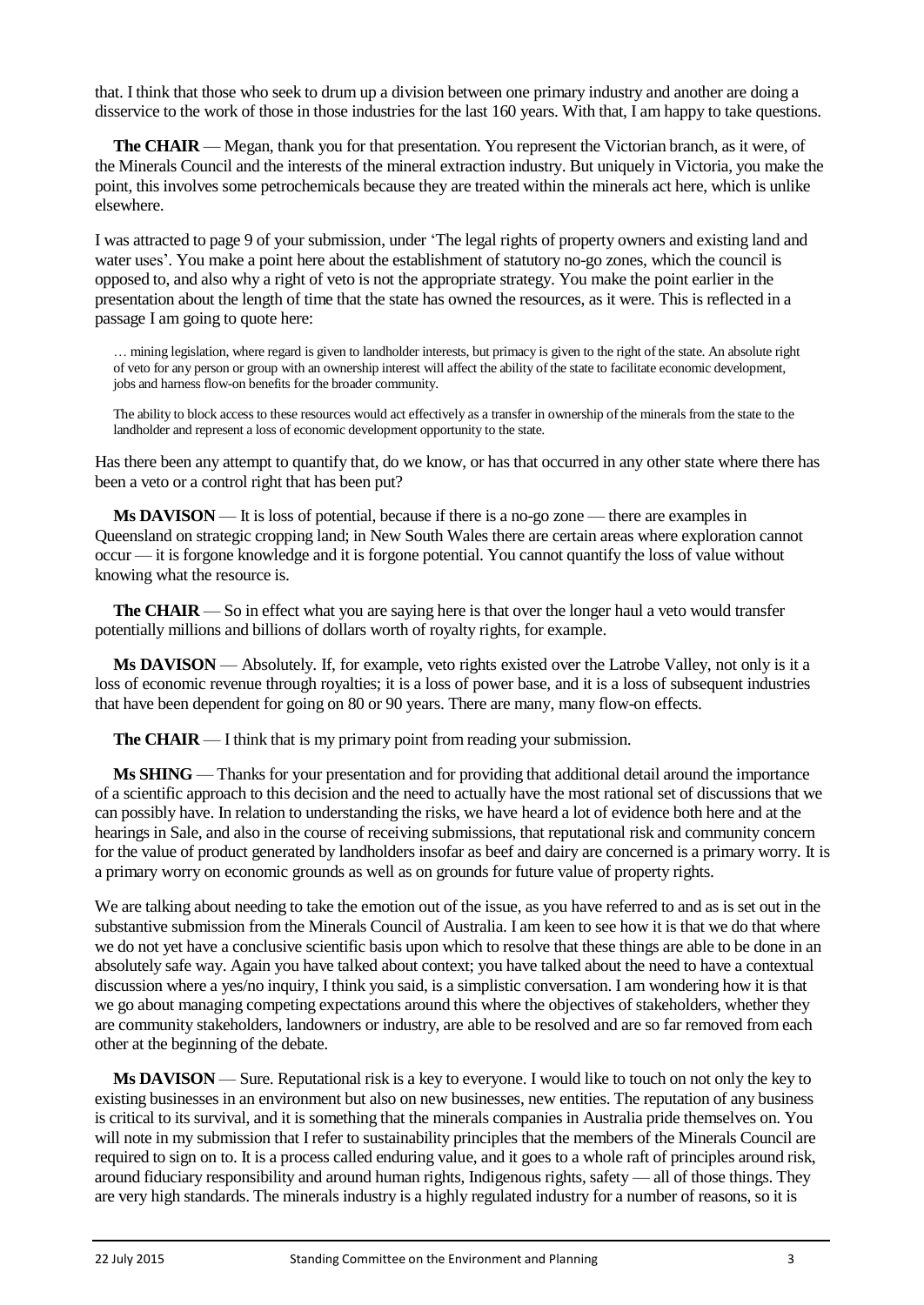held to a standard above a lot of other sectors. That is fine, as long as there is an understanding that it is a highly regulated industry held to high standards and those companies actually meet those standards.

Reputational risk for existing users: there is a process called cumulative impact assessment, and that is something that is enshrined in most laws around minerals and petroleum. I also heard Professor Peter Cook talk about baseline information. Absolutely that is critical. The absence of baseline information held by water authorities or geological surveys can be limiting if you cannot go out and actually do your drilling and assessment yourself. So with the moratorium on onshore gas, apart from Geoscience Australia and GeoScience Victoria doing a small sampling piece of work through the national partnerships agreement, the data is simply not being generated.

So on one hand we need that data to provide assurances, but we cannot get that data, so it is a catch 22 situation. Most governments no longer explore or extract minerals — they provide the right to do that through law, with the appropriate safeguards. Coexistence, as I mentioned, have been in place for many years, and the cumulative impacts are very important. Under the Environment Protection and Biodiversity Conservation Act there is now a referral to what is called the independent expert scientific committee, which is a coal and onshore gas scientific advisory committee where all proposals are referred to, and they are assessed on their merits around groundwater — things like that — and cumulative impact.

I do reference the national partnership agreement on the draft harmonised framework in my submission, and there are 18 different principles that were mentioned also by Paul from APPEA and also Professor Peter Cook, ranging from well construction to what to do with the produced water, which was discussed earlier with the hydrologist — all of those things. So there is a whole lot of checks and balances, and that cumulative impact. These companies that are looking to explore or extract for any mineral are part of the community anyway; they are living and working, and the children are going to school. There is no motivation and no interest to not have the appropriate checks and balances in place. It does perplex me when it is considered to be an us-and-them kind of conversation, because we are all in this together.

**Ms SHING** — Can I take you back to the point of my question around reputational risk, though?

#### **Ms DAVISON** — Yes.

**Ms SHING** — If, for example, and I note that the submission refers to Dairy Australia and refers to the report that says that coexistence is possible, there are a whole lot of other things in that report, though, that to my mind and on my reading put very strong caveats around that statement, so I would want to make sure that we look at that in context, but in terms of reputational risk, where we have just heard from Dr Matthew Currell around the risks that may occur in the context of proximity of drills within specific distances of water tables and what that might mean as far as heavy metal contamination and changes to the composition of groundwater. Where we have, as we do in Gippsland, large reliance upon groundwater for the purposes of producing world-class beef and dairy in massive proportions, the reputational risk for taking goods to market domestically and internationally where best quality is the selling point for niche and mass production scales, reputational risk is everything. So I am just wondering whether you have a view on how we reconcile what the reputational risk is for primary producers in that area who rely upon being able to say, 'We are pristine and fresh in what we produce', on the one hand, versus the potential for contamination and managing risk on the other hand as far as what you need to do in terms of development plans and mitigation strategies.

**Ms DAVISON** — Sure. There are examples, and I refer to Queensland again because that has got the most mature onshore gas industry where there are beef producers that are selling at very high premiums with a lot of gas wells on their farms. I have been to one of those sites — a gentleman called Simon Drury, who has got 50-odd wells. He irrigates his land with the water that comes out of the reverse osmosis plant. There are also in the Hunter Valley, a great wine region, lots and lots of export wine products on coalfields, so there is a lot of precedence. It certainly can be done, and it is in the interests of everyone for it to be done. In fact there are a number of mining companies that actually diversify. They have significant agricultural holdings that they run along with the mine, and there is mutual benefit. There is greater understanding of the underlying land and greater understanding of the underlying water resources, by virtue of having the exploration and production activity from minerals companies.

Risk mitigation is everything as well. One of the things that is curious to me is elimination of risk. You can only eliminate a risk if the hazard no longer exists. Nothing is risk free, and I think that the seeking of guarantees, the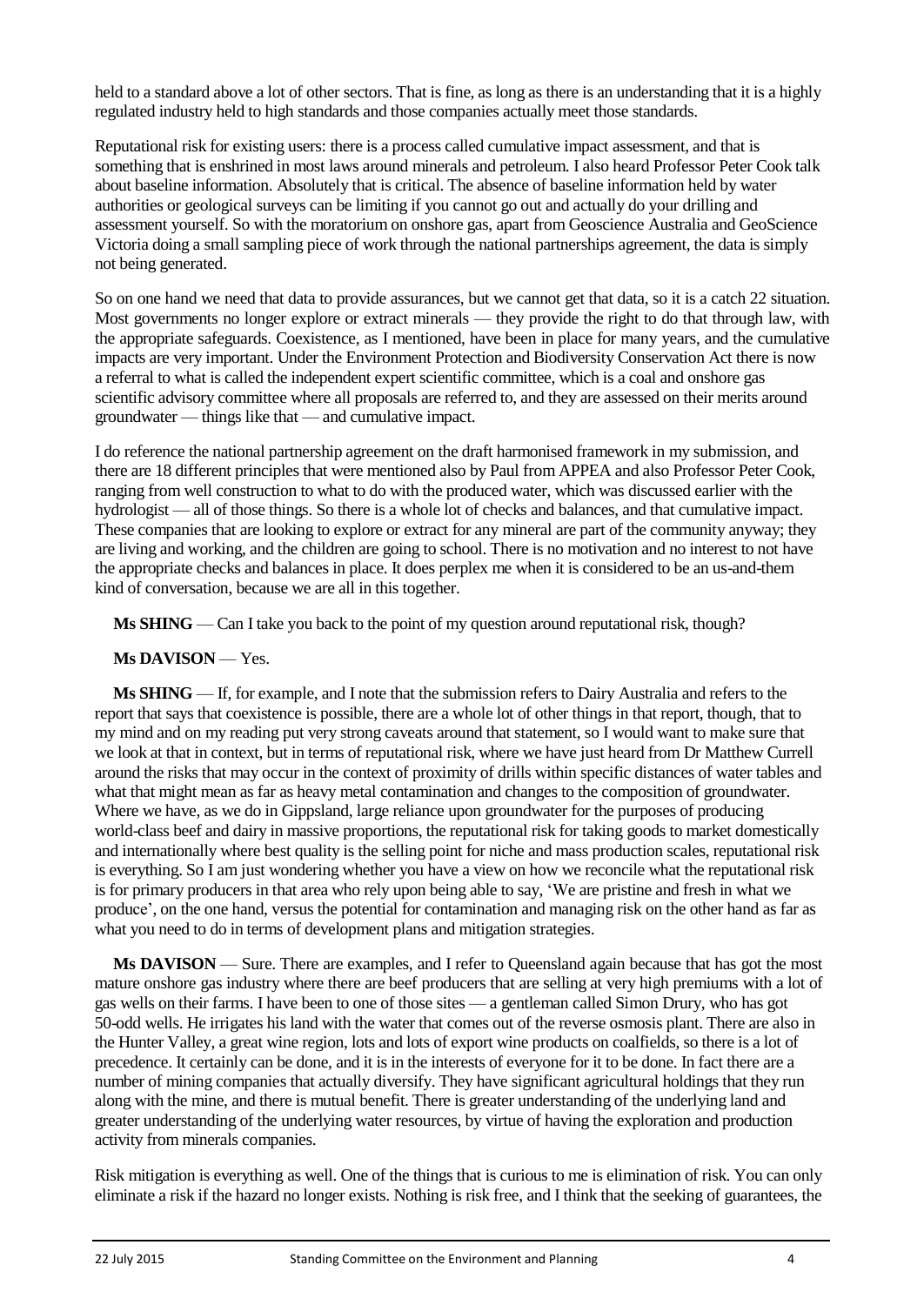seeking of 100 per cent certainties — that is not life. We cannot do that in our own life. We all take risks every day. This is about managing risks, putting secondary and tertiary controls in place to a great standard, then also, even if those controls fail, for whatever reason, you have got the mitigation. So you are actually mitigating any potential impact from the failure of all these controls lined up.

**Mr DALLA-RIVA** — I am very thankful for your submission. You have raised, I guess, again the view that there is a risk component that needs to be managed. You made comment before that: 'these industries have coexisted for over 150 years'. I am still trying to get my head around the notion that, as you said:

… the intersection between mining and agriculture and a perception that the industry's activities are having a negative impact on soil structure and water availability …

 $is -$ 

in turn affecting food security.

You do not see that as a particular point?

**Ms DAVISON** — It is certainly not a blanket statement — absolutely not. There is very little evidence that there have been the detrimental impacts on economic value as well. Certainly individuals may feel impact, whether it is perceived or real, and we see the example with wind farms in Victoria. There is a perceived impact on some people, despite the scientific evidence. So we just advocate for scientific evidence, assessment of impact and to let the science speak for itself.

**Mr DALLA-RIVA** — Yes, the science is speaking for itself, and there are varying views on what the science is saying.

**Ms DAVISON** — That is an interpretation issue, yes.

**Mr DALLA-RIVA** — Yes, if the interpretation is correct, I would say you have lost the argument in terms of coal seam gas being undertaken in Victoria by the simple fact that people have a very strong view, perceived or otherwise. Do you think that the industry itself, be it your industry or the various petrochemical industries, have actually lost that argument?

**Ms DAVISON** — I think the argument has not been fully articulated. I think that there are a number of factors that do not get aired in the debate, despite information being available. Certainly we have produced information, as have our colleagues at APPEA and PACIA in manufacturing. They do not get the same airplay. That is fine, but there is information out there; it is just not actually being utilised. It is very easy to get your pseudoscience through the internet, whereas we would be relying on credibility. We are very fortunate to have a CSIRO of the world standard that we do have. We have chief scientists in various jurisdictions. Many of our medical facilities and many of our universities are highly regarded. It is easy, though, to interpret how you want the outcome to be, which is disappointing. As a scientist myself, you let the facts lay before you as they are.

**Mr DALLA-RIVA** — Does fracking cause earthquakes?

**Ms DAVISON** — There has been some evidence of some seismic activity. There has been evidence of seismic activity from drilling underground railway stations and drilling underground roadways. Absolutely, any significant ground disturbance can potentially cause some correlated seismic activity. It does not go to that it will; it also does not go to that — even if it does — it actually represents a material risk.

**Mr DALLA-RIVA** — Again it is not a debate or argument with you particularly; it is just that you made the point that the science is up and down, yet we have had people from the industry — and I was looking at the evidence from Sale, where they said that fracking does not cause seismic activity. So even within their own industry there is confusion, with one saying it does and others saying it does not.

**Ms DAVISON** — I am referring to, obviously, coal seam gas, which is —

**Mr DALLA-RIVA** — Yes, that is what I was referring to as well.

**Ms DAVISON** — very unlikely to be fracked.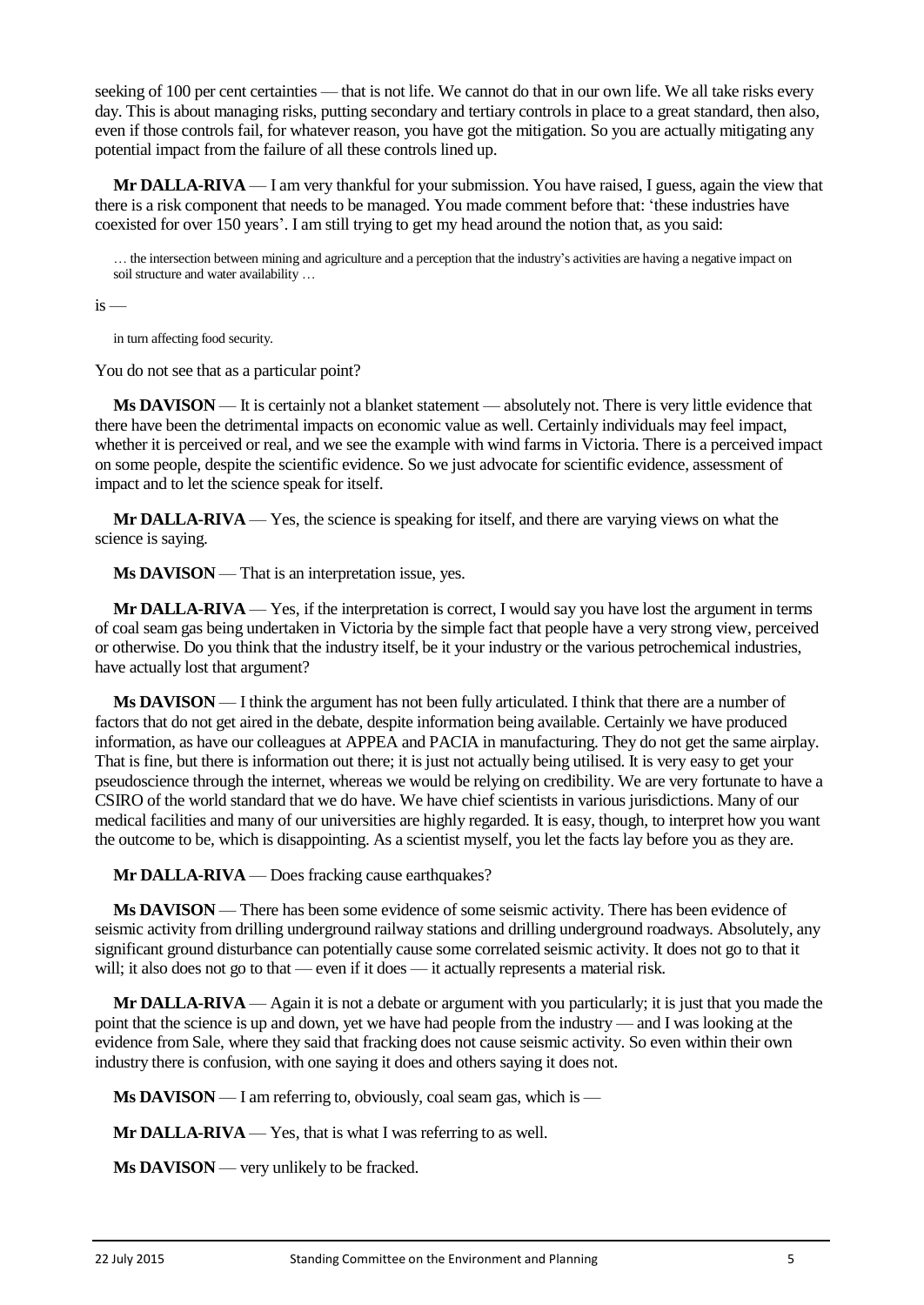**Mr DALLA-RIVA** — We have received evidence as well. Anyway, thank you.

**Ms HARTLAND** — I have particular concerns around the way communities get treated in all of this. I have been interested today to hear — and it has been repeated somewhat in your submission — that you, or your organisation, does not actually think that farmers have any rights over their land and thinks they should not have a right to veto. I am interested in that in terms of: then what do we start saying to the farming community? Well, you can farm, but you have no right to say who comes onto your land and who extracts or drills on your land? I think we would get to a situation where farmers would no longer be prepared to take the risk if they have no rights. What would you say to that?

**Ms DAVISON** — I have not said that farmers have no rights. What I am saying is that the Crown — —

**Ms HARTLAND** — They have no right to veto.

**Ms DAVISON** — What I am saying is the Crown has the right; miners do not and farmers do not. The Crown has the right as the custodian of the resource. The farmer has the ability to negotiate and have a compensation agreement, but the ultimate decision-making authority is the owner of the resource, which is the Crown, which is how Parliament has determined over many, many a decade.

**Ms HARTLAND** — And you think that is acceptable, that farmers should not have right of veto?

**Ms DAVISON** — No, I think that the Crown has the right to exploit — —

**Ms HARTLAND** — No, that is not the question I asked.

**Ms DAVISON** — No, that is the question.

**Ms HARTLAND** — No, it is not the question. I am asking you about farmers' rights to veto, and you are saying that that is perfectly acceptable in your organisation?

**Ms DAVISON** — I think farmers should not have a right of veto over something they do not actually own, and that is what I am talking about, the Crown resource.

**Ms HARTLAND** — In that case then, should we now not start warning farmers on their titles, telling them that at any time a mining company, with the permission of the Crown, can come onto their property and begin extraction works?

**Ms DAVISON** — That is incorrect, because you cannot enter a property without seeking access and consent for access. If that consent is denied, it triggers a compensation conversation. If there is no resolution there, the Victorian civil administration tribunal is the adjudicator on behalf of the state.

**Ms HARTLAND** — And if then the farmer feels aggrieved at that process, their only choice is to go to the Supreme Court, if they can afford it?

**Ms DAVISON** — That is correct; that is how our court system works.

**Ms HARTLAND** — So that leaves farmers extremely vulnerable because it does take away their rights to farm.

**Ms DAVISON** — I disagree that it takes away their rights to farm. There are many examples where there are extraction operations and exploration operations coexisting with farming operations.

**Ms HARTLAND** — I am talking about farmers who do not want to involve themselves because they have no right to veto, and they have no right to stop a company coming onto their property. We can talk about all the fancy bits at the start, but in the end they have absolutely no right to stop a company coming onto their property and extracting.

**Ms DAVISON** — Sorry; the 'fancy bits' you refer to is that the Crown owns the resource?

**Ms HARTLAND** — You were talking about the compensation and the consent processes, but if that farmer continues to say, 'I don't want you on my property', in the end they have no right to stop that?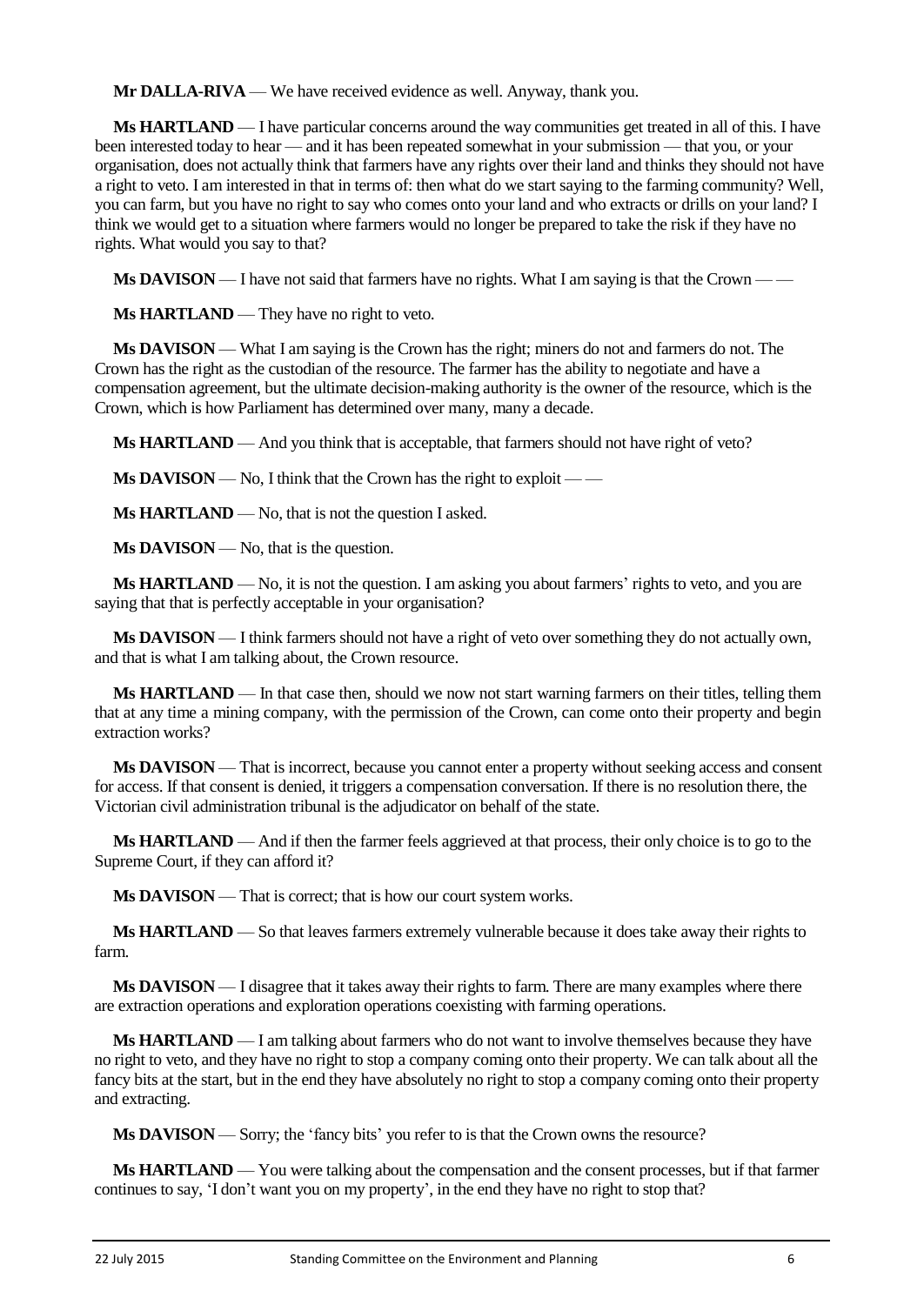**Ms DAVISON** — That is correct; it is the state's decision.

**Ms HARTLAND** — And your organisation thinks that is perfectly acceptable?

**Ms DAVISON** — The state owns the resource; absolutely.

**Ms HARTLAND** — So what do we do then about the right to farm? We are talking a lot about Gippsland in particular, which has incredibly high value. Are we then saying to farmers, 'You really have to be cautious about farming and buying this property because at some stage a mining company can come onto your land without your permission and begin mining'?

**Ms DAVISON** — This is not a new situation, so any landowner would be aware of what — —

**Ms HARTLAND** — No, that is not actually — the evidence we received from farmers is that they were not  $a$ ware — —

**Ms DAVISON** — Okay. Well, every landowner could be made aware of it.

**Ms HARTLAND** — They are not aware.

**Ms DAVISON** — But it is law. Not all of us knows every single piece of law that relates to our own life, and I understand that. That can be confronting if it seems like it is something new, but it has been in our system for well over a century.

**Ms HARTLAND** — So would you suggest it should go on people's titles so that they are made absolutely aware of the risk they are taking in buying a property?

**Ms DAVISON** — Should what go on the title?

**Ms HARTLAND** — It should go on their title to say that the Crown has the right to give licence for extraction on their property.

**Ms DAVISON** — That is a decision for the Crown, but I think it is just stating the fact, so I do not see how it would be a problem.

**Ms BATH** — With respect to what Colleen was just questioning you about, Megan, have you got evidence with respect to New South Wales or Queensland of a VCAT equivalent — I have not got the exact acronym there — of where a farmer or farmers or primary industry have said no and they have actually won a court case? Are you aware of that, or is it always negotiated that mining will occur? Have you seen evidence?

**Ms DAVISON** — Through a court system — certainly, for example in Victoria — the court cannot make a decision on access; it can only make a decision on compensation. If a compensation agreement has not been agreed, because the court is making an adjudication on the Crown's right, it cannot actually deny access to that land on behalf of the Crown through a licensing regime, but it can award compensation. There are equivalent structures in New South Wales and Queensland. I have noted that that is petroleum law, so there might be a different language around that, but certainly the jurisdictions — the Crown — owns the resource.

**Ms BATH** — If we are looking at compensation for the farmers, is there a figure, a percentage; how does that work? Have you got comment with respect to the mining company paying the farmer compensation?

**Ms DAVISON** — Sure. There are a range of fees that could be agreed to, like access fees. We have a similar process with native title holders as well, so there is compensation for loss of access to a certain portion of your land and if your productive capability has declined because you are using a certain number of hectares. Having said that, the surface expression of a drill is 30 centimetres. A drill pad could be about the size of this table. Exploration is not a significant impact on the ground.

Mining is very different. With mining the options are purchase of land, lease of land and things like that, but the majority of activity in any jurisdiction is exploration with regard to an area. Some 0.2 per cent of Australia's landmass is covered by mining — 0.2 per cent.